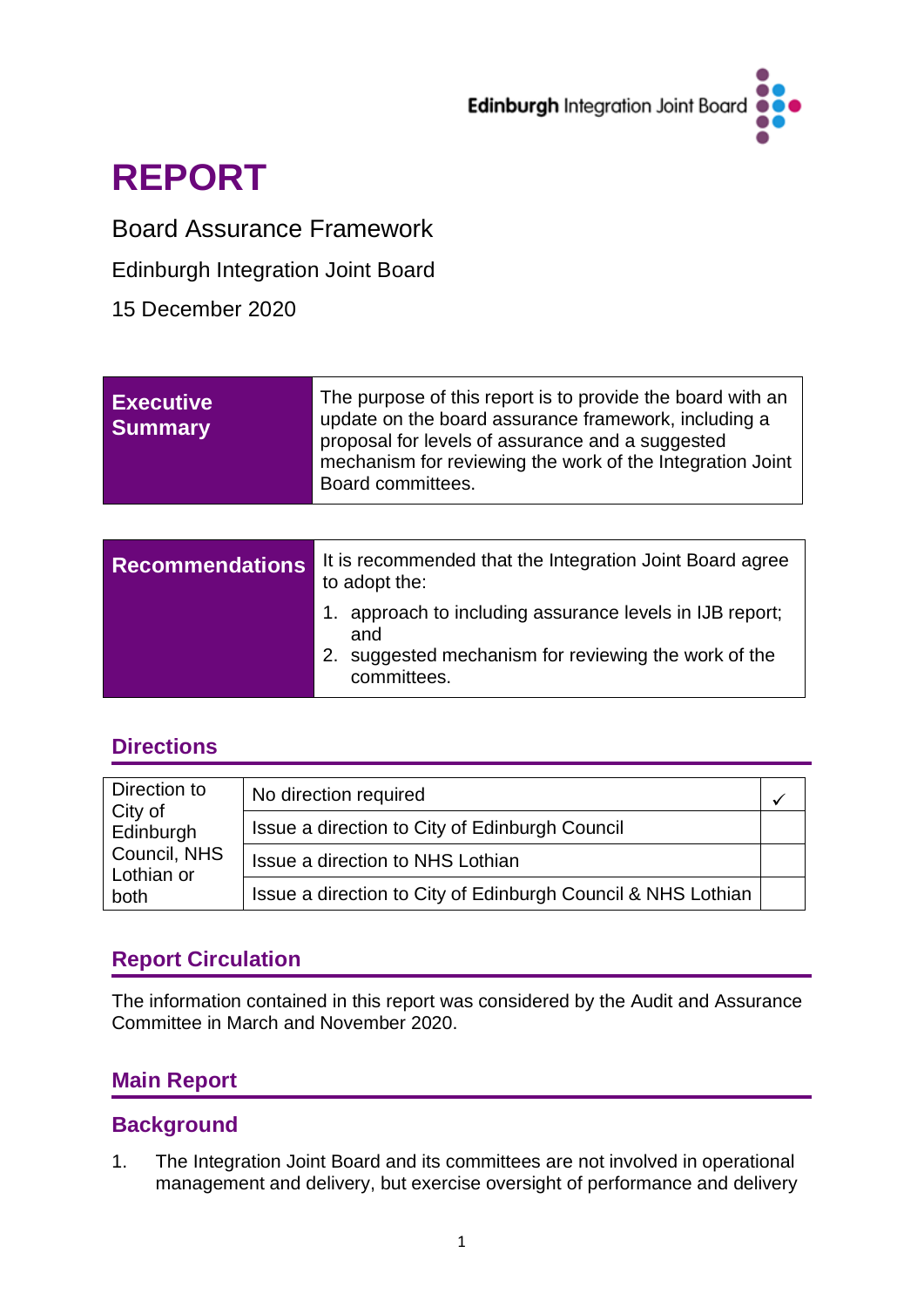

of the strategic plan. As such, the board requires assurance from a range of sources to carry out its governance role.

2. The term "assurance" can be defined in a number of ways, one definition being:

*"confidence based on sufficient evidence that internal controls are in place, operating effectively and objectives are being achieved."*

- 3. An overarching board assurance framework is the mechanism by which the Integration Joint Board (IJB) seeks and receives the appropriate assurance for it to discharge its duties. This paper sets out proposals for 2 aspects of this, the introduction of a:
	- a. systematic approach to **levels of assurance**, based on those currently in place, and operating effectively, in NHS Lothian; and
	- b. framework to provide assurance on the **effectiveness of committees**.

### **Levels of assurance**

- 4. If the systems of assurance within an organisation are designed properly, they can add value by reducing bureaucracy. This in turn allows the IJB and senior officers to confidently focus on the key matters which do require attention. The design of the systems of assurance should reflect the IJB's strategic aims.
- 5. To support this it is proposed to introduce a standard procedure whereby authors of IJB and committee papers are asked to include a recommendation which invites the IJB/committee to select one of the above levels of assurance to reflect its conclusion from its consideration of the paper. It is entirely for the IJB or the committee to decide what level to accept. The Audit and Assurance Committee (A&AC) debated this approach and agreed to recommend that the IJB adopts the following five levels of assurance for all reports which are providing the board with assurance:
	- a. Significant
	- b. Moderate
	- c. Limited
	- d. None
	- e. Not assessed yet.
- 6. Definitions are included as appendix 1.

## **Effectiveness of committees**

7. One of the ways which that IJB received assurance is via the A&AC. One of the duties in the draft terms of reference for this committee is to:

*"review the work of other committees within the organisation and its subsidiaries, whose work can provide relevant assurance to the Audit and Assurance Committee's own scope of work and in relation to matters of quality affecting the Board Assurance Framework, including the Clinical and Care*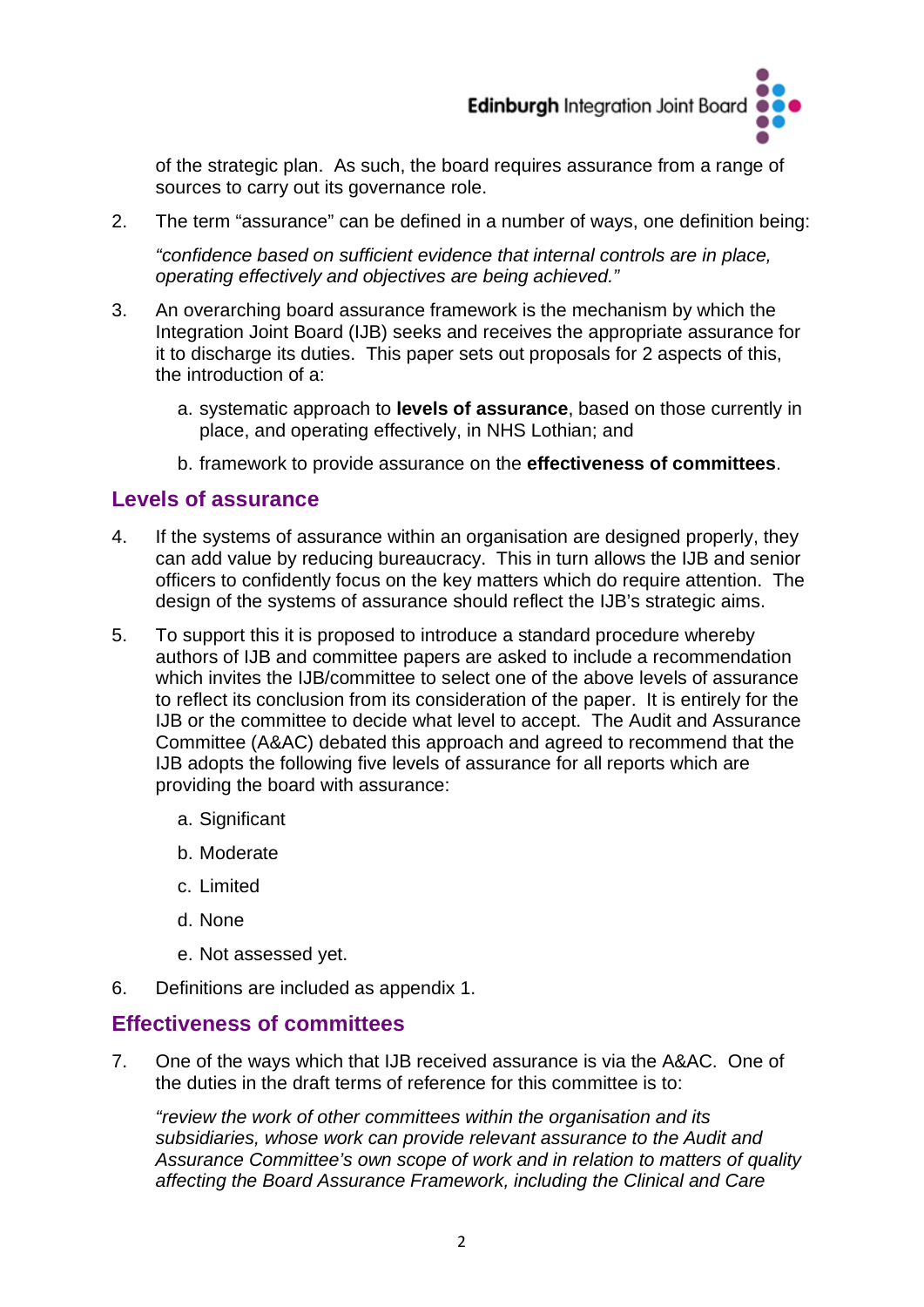

*Governance Committee, the Performance and Delivery Committee, Strategic Planning Group and Futures Committee"* 

8. This review should be structured in a way which provides assurance to the IJB as well as informing the content of the Governance Statement (which is part of the annual accounts).

#### **Proposed process for review of committee effectiveness**

9. Under the draft terms of reference, each of the IJB's committees is required to review its effectiveness. The A&AC should have oversight of this process and, ultimately, provides assurance which underpins the annual governance statement. In order for the A&AC to be able to give the requisite assurance it is proposed that each committee is asked to prepare an annual report. Further, as part of this process, committees should review their own effectiveness.

#### **Committee annual reports**

- 10. The annual report of each committee should be prepared by reviewing:
	- a. the extent to which it has received the **assurance** it requires to fulfil its remit; and
	- b. feedback from for committee members, this gives an indication of **committee effectiveness**.
- 11. Committee annual reports should cover the business of all meetings held in the relevant financial year and therefore committees should review and approve their annual reports after 31st March each year. The reports should be designed to support the assurance the committees are giving and identify any significant issues, rather than provide commentary on work undertaken during the year.
- 12. The starting point for this process is to ask each committee to identify what its assurance needs are, these should be based on the remit of the committee. The next step is to agree specifically what the committee wants assurance on in order to fulfil its function. This gives a baseline to inform what they ask officers to report on, and the committee to judge if the need has been met.
- 13. Following this process would give each committee a tailored checklist which supports their specific assurance requirements. This should be used as the basis to prepare, review and approve the annual report.
- 14. It is important to ensure that the annual report captures any relevant business or other information from the meeting in which it was approved. Any changes to the draft presented to the committee should be clearly specified and properly recorded in the minutes, together with the decision of the committee to authorise the chair to approve the final version of the report.
- 15. The A&AC (as well as the external auditors and internal auditors) will consider these reports to determine whether or not the content of the governance statement (which is part of the annual accounts) is complete and appropriate.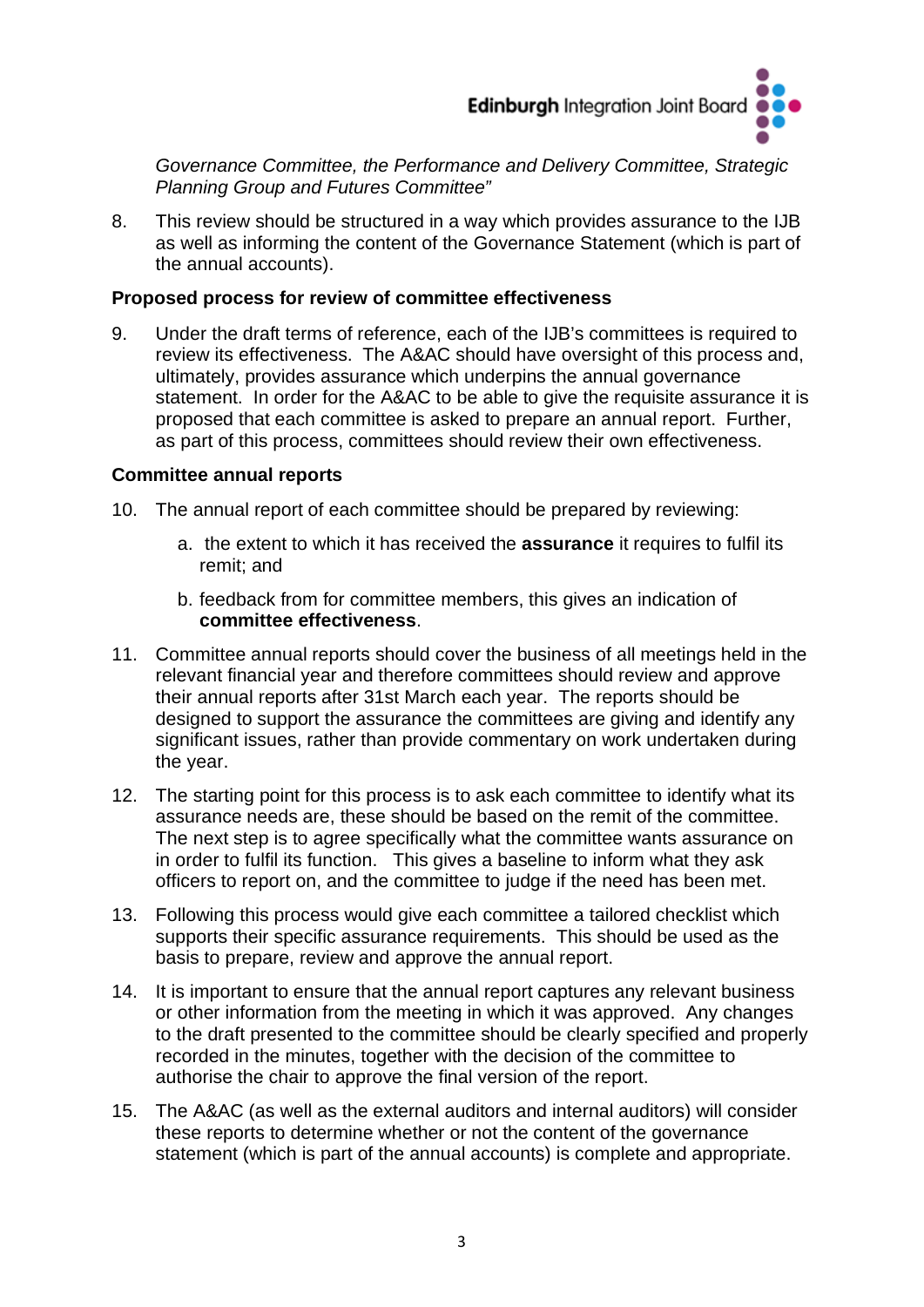

#### **Review of committee effectiveness**

16. As part of this process of producing the committees should review their own effectiveness. A standard questionnaire (Appendix 2) is provided so that the committee members can be surveyed to get their views on how the committee has worked. The questionnaire may be adapted if there are any specific issues that the committee chair wishes to cover.

#### **Role of the Audit and Assurance Committee**

17. The returns will be considered at the A&AC, at the same time the annual accounts (incorporating the governance statement) are being scrutinised. Members of the A&AC could consider whether they would like the other committee chairs to be present when the assurance reports are being discussed.

#### **Arrangements for 2020/21**

18. Recognising that the committees have only recently resumed and already have full workplans in place for the rest of the year, a "light touch" arrangement is proposed for 2020/21. For this year only, this would involve the committees being asked to prepare annual reports using a standard checklist. This would then give the next year for each committee to develop its own unique listing, based on the relevant terms of reference. A suggested template is attached as appendix 3.

## **Implications for Edinburgh Integration Joint Board**

#### **Financial**

19. There are no specific implications arising from this report.

#### **Legal/risk implications**

20. The proposed approach set out in this report is designed to support the assurance process, thus reducing risk

#### **Equality and integrated impact assessment**

21. There are no specific implications arising from this report.

#### **Environment and sustainability impacts**

22. There are no specific implications arising from this report.

#### **Quality of care**

23. There are no specific implications arising from this report.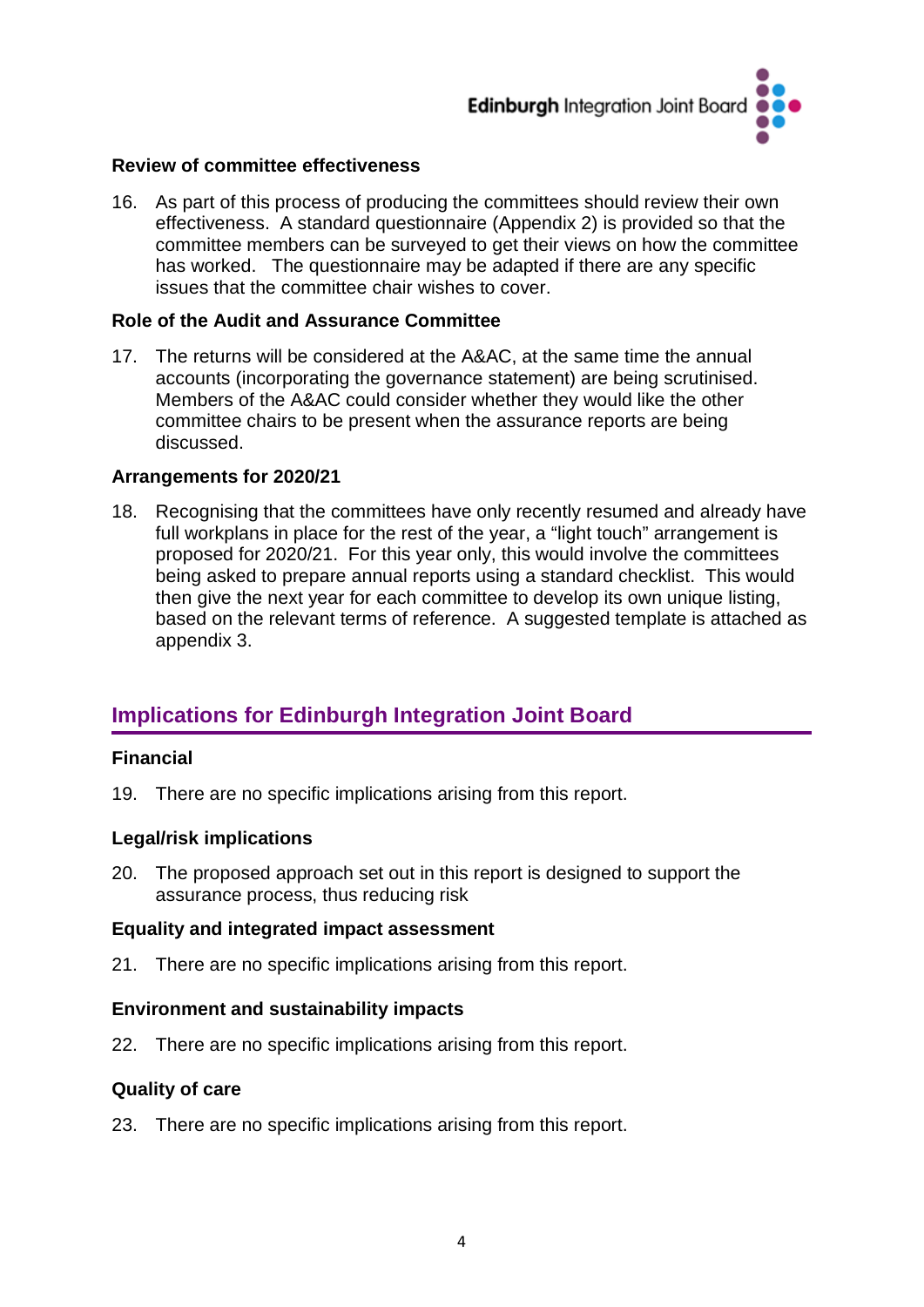

## **Consultation**

24. This report has been prepared with the support of the corporate governance teams in the City of Edinburgh Council and NHS Lothian.

## **Report Author**

**Judith Proctor** 

**Chief Officer, Edinburgh Integration Joint Board** 

Contact for further information:

Name: Moira Pringle Email: [moira.pringle@nhslothian.scot.nhs.uk](mailto:moira.pringle@nhslothian.scot.nhs.uk) Telephone: 0787 242 0111

## **Background Reports**

None

## **Appendices**

Appendix 1 Appendix 2 Appendix 2 Definition of assurance levels Committee effectiveness survey form Draft committee annual report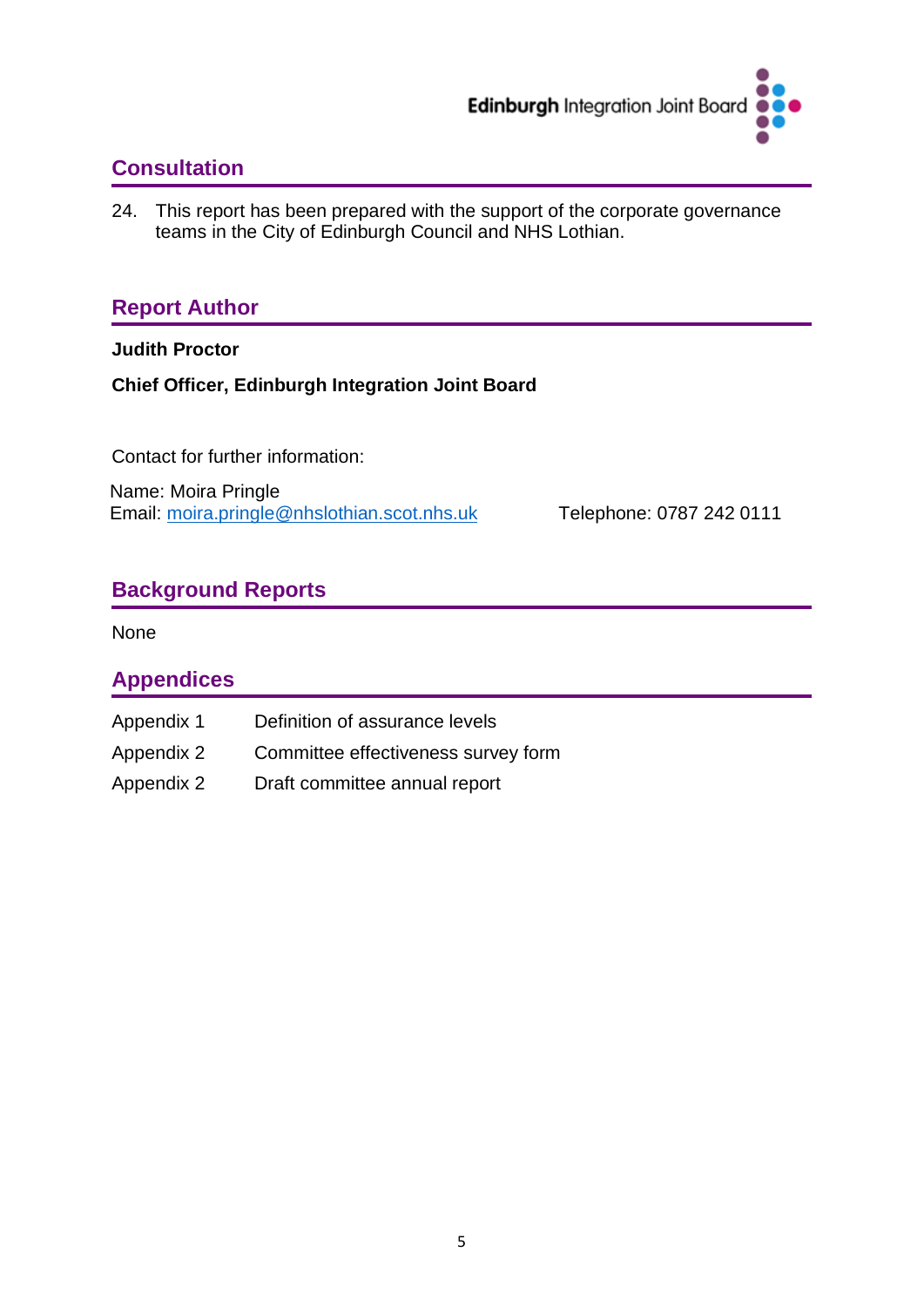

## **DEFINITION OF ASSURANCE LEVELS**

| <b>Definition</b>                                                                                                                                                                                                                                                                                                                                                                                                                                                                                                                                                                                                               | Most likely course of action by the IJB or<br>committee                                                                                                                                                                                                                                                                                                                                                                                                                                                                                                       |
|---------------------------------------------------------------------------------------------------------------------------------------------------------------------------------------------------------------------------------------------------------------------------------------------------------------------------------------------------------------------------------------------------------------------------------------------------------------------------------------------------------------------------------------------------------------------------------------------------------------------------------|---------------------------------------------------------------------------------------------------------------------------------------------------------------------------------------------------------------------------------------------------------------------------------------------------------------------------------------------------------------------------------------------------------------------------------------------------------------------------------------------------------------------------------------------------------------|
|                                                                                                                                                                                                                                                                                                                                                                                                                                                                                                                                                                                                                                 | <b>LEVEL - SIGNIFICANT</b>                                                                                                                                                                                                                                                                                                                                                                                                                                                                                                                                    |
| The IJB (or committee) can take reasonable assurance that the<br>system of control achieves, or will achieve, the purpose that it is<br>designed to deliver. There may be an insignificant amount of<br>residual risk or none at all.<br>Examples of when significant assurance can be taken are:<br>• The purpose is quite narrowly defined, and it is relatively<br>easy to be comprehensively assured.<br>• There is little evidence of system failure and the system<br>appears to be robust and sustainable.<br>• The IJB/committee is provided with evidence from several<br>different sources to support its conclusion. | If there are no issues at all, the IJB or committee may not<br>require a further report until the next scheduled periodic review<br>of the subject, or if circumstances materially change.<br>In the event of there being any residual actions to address, the<br>IJB or committee may ask for assurance that they have been<br>completed at a later date agreed with the Chief Officer or<br>relevant executive lead, or it may not require that assurance.                                                                                                  |
|                                                                                                                                                                                                                                                                                                                                                                                                                                                                                                                                                                                                                                 | <b>LEVEL - MODERATE</b>                                                                                                                                                                                                                                                                                                                                                                                                                                                                                                                                       |
| The IJB/committee can take reasonable assurance that controls<br>upon which the organisation relies to manage the risk(s) are in<br>the main suitably designed and effectively applied. There<br>remains a moderate amount of residual risk.<br>Moderate assurance can be taken where:<br>• In most respects the "purpose" is being achieved.<br>• There are some areas where further action is required, and<br>the residual risk is greater than "insignificant".<br>• The report includes a proposed remedial action plan, the<br>committee considers it to be credible and acceptable.                                      | The IJB/committee will ask the Chief Officer/executive lead to<br>provide assurance at an agreed later date that the remedial<br>actions have been completed. The timescale for this assurance<br>will depend on the level of residual risk. If the actions arise from<br>a review conducted by an independent source (e.g. internal<br>audit, or an external regulator), the IJB/committee may prefer to<br>take assurance from that source's follow-up process, rather<br>than require the Chief Officer/executive lead to produce an<br>additional report. |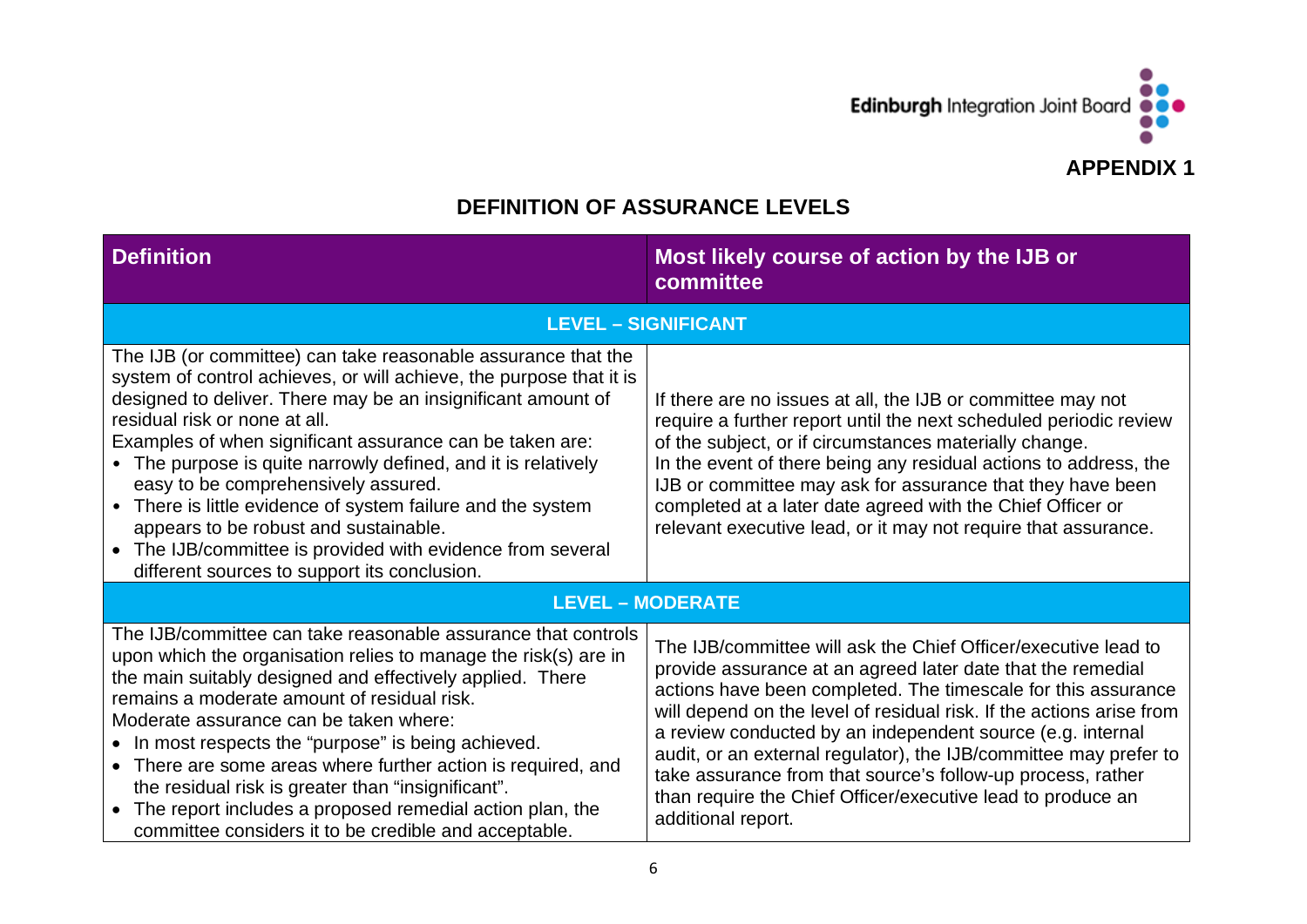Edinburgh Integration Joint Board

 $\bullet$ 

 $\bullet$ 

| <b>Definition</b>                                                                                                                                                                                                                                                                                                                                                                                                                                                                                                                                                                                                                                                                                                                      | Most likely course of action by the IJB or<br>committee                                                                                                                                                                                                                                                  |  |  |  |  |
|----------------------------------------------------------------------------------------------------------------------------------------------------------------------------------------------------------------------------------------------------------------------------------------------------------------------------------------------------------------------------------------------------------------------------------------------------------------------------------------------------------------------------------------------------------------------------------------------------------------------------------------------------------------------------------------------------------------------------------------|----------------------------------------------------------------------------------------------------------------------------------------------------------------------------------------------------------------------------------------------------------------------------------------------------------|--|--|--|--|
|                                                                                                                                                                                                                                                                                                                                                                                                                                                                                                                                                                                                                                                                                                                                        | <b>LEVEL - LIMITED</b>                                                                                                                                                                                                                                                                                   |  |  |  |  |
| The IJB/committee can take some assurance from the systems<br>of control in place to manage the risk(s), but there remains a<br>significant amount of residual risk which requires action to be<br>taken.<br>Examples of when limited assurance can be taken are where:<br>• There are known material weaknesses in key areas.<br>• It is known that there will have to be changes to the system<br>(e.g. due to a change in the law) and the impact has not<br>been assessed and planned for.<br>• The report has provided incomplete information, and not<br>covered the whole purpose of the report.<br>• The proposed action plan to address areas of identified<br>residual risk is not comprehensive or credible or deliverable. | The IJB/committee will ask the Chief Officer/executive lead to<br>provide a further paper at its next meeting, and will monitor the<br>situation until it is satisfied that the level of assurance has been<br>improved.                                                                                 |  |  |  |  |
|                                                                                                                                                                                                                                                                                                                                                                                                                                                                                                                                                                                                                                                                                                                                        | <b>LEVEL - NONE</b>                                                                                                                                                                                                                                                                                      |  |  |  |  |
| The IJB/committee cannot take any assurance from the<br>information that has been provided. There remains a significant<br>amount of residual risk.                                                                                                                                                                                                                                                                                                                                                                                                                                                                                                                                                                                    | The IJB/committee will ask the Chief Officer/executive lead to<br>provide a further paper at its next meeting, and will monitor the<br>situation until it is satisfied that the level of assurance has been<br>improved.<br>Additionally the chair of the meeting will notify the Chair of the<br>issue. |  |  |  |  |
| <b>LEVEL - NOT ASSESSED YET</b>                                                                                                                                                                                                                                                                                                                                                                                                                                                                                                                                                                                                                                                                                                        |                                                                                                                                                                                                                                                                                                          |  |  |  |  |
| This simply means that the IJB/ committee has not received a report on the subject as yet. In order to cover all aspects of its<br>remit, the IJB/committee should agree a forward schedule of when reports on each subject should be received (perhaps within<br>their statement of assurance needs), recognising the relative significance and risk of each subject.                                                                                                                                                                                                                                                                                                                                                                 |                                                                                                                                                                                                                                                                                                          |  |  |  |  |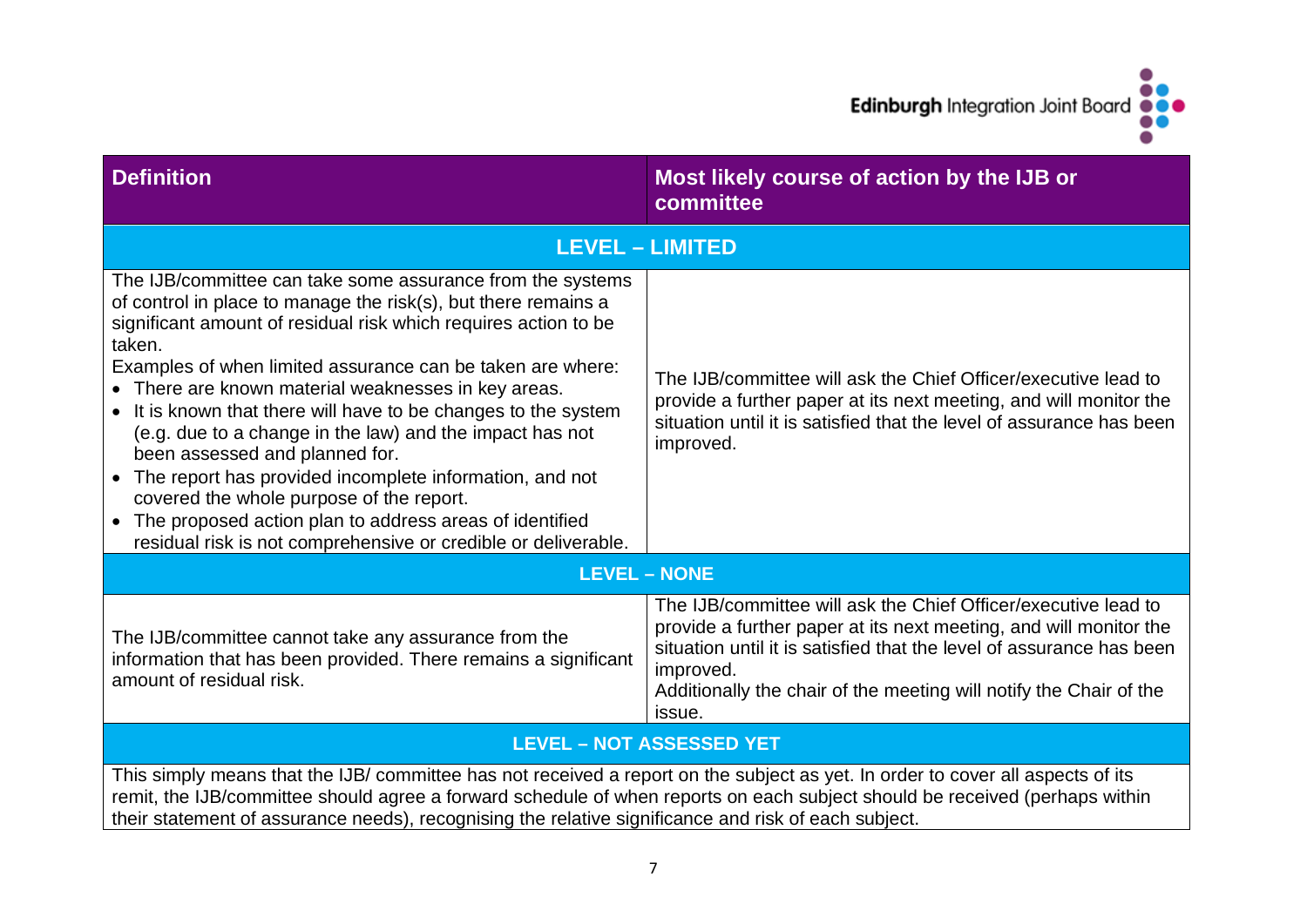

## **COMMITTEE EFFECTIVENESS SURVEY FORM**

| <b>NAME OF COMMITTEE:</b>                  |  |
|--------------------------------------------|--|
| <b>NAME OF COMMITTEE</b><br><b>MEMBER:</b> |  |
| <b>DATE OF RESPONSE:</b>                   |  |

#### **Instructions**

On the following pages you will find a number of statements in relation to the \_\_\_\_\_\_\_\_\_\_\_\_\_\_\_\_\_Committee. Those statements relate to the following topics:

- 1. Committee membership and dynamics
- 2. Committee meetings, support and information
- 3. The role and work of the committee

Please consider each statement and mark an **X** in the box that represents your view on the scale ranging from "strongly disagree" to "strongly agree". A box is also provided for you to provide any further comments you may have in relation to each of the three topics. It would be particularly helpful to receive further comments where you have placed an X in either "strongly disagree", "disagree" or "slightly disagree".

When complete, please email the feedback form to XX by YY.

The results will be reviewed and aggregated, and used to inform the content of the committee's annual report. Any identified areas for development or improvement shall be translated into an action plan which will be reviewed and monitored by the committee.

If you have any queries on the completion of the form, please contact XX.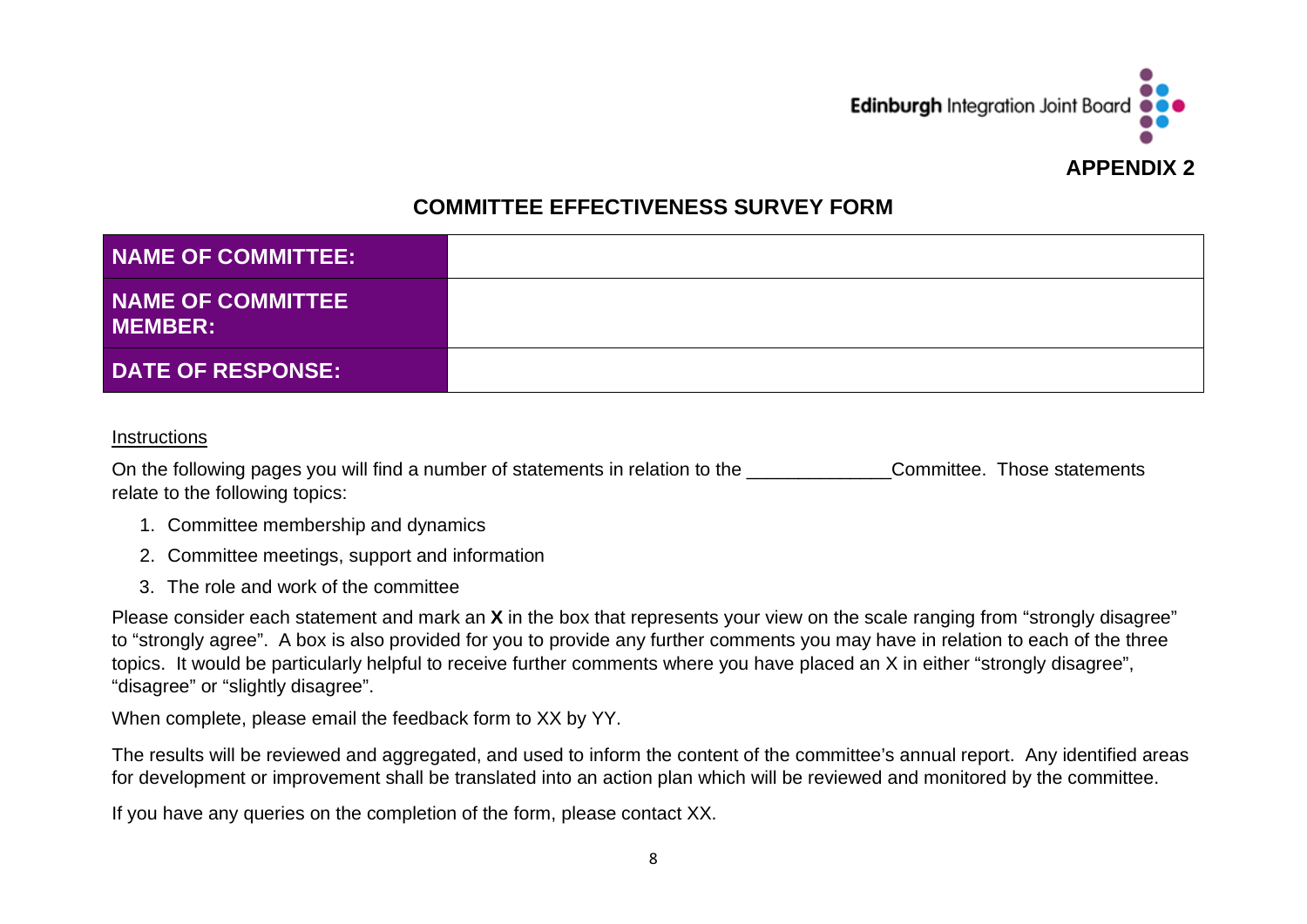## Edinburgh Integration Joint Board  $\bullet$

|                         |                                                                                                                   | <b>Strongly</b><br>disagree | <b>Disagree</b> | <b>Slightly</b><br>disagree | <b>Slightly</b><br>agree | <b>Agree</b> | <b>Strongly</b><br>agree |
|-------------------------|-------------------------------------------------------------------------------------------------------------------|-----------------------------|-----------------|-----------------------------|--------------------------|--------------|--------------------------|
| $\overline{\mathsf{A}}$ | <b>Committee Membership and Dynamics</b>                                                                          |                             |                 |                             |                          |              |                          |
| A <sub>1</sub>          | The membership of the Committee is appropriate with the<br>correct blend of skills, knowledge and experience.     |                             |                 |                             |                          |              |                          |
| A2                      | The Committee includes a sufficient number of members<br>with directly relevant experience.                       |                             |                 |                             |                          |              |                          |
| A <sub>3</sub>          | All members of the Committee contribute to its deliberations<br>on an informed basis.                             |                             |                 |                             |                          |              |                          |
| A4                      | Committee members are offered appropriate development<br>opportunities to support them in undertaking their role. |                             |                 |                             |                          |              |                          |
| A <sub>5</sub>          | The leadership of the Committee by the Committee<br>Chairman is effective and supports input from all members.    |                             |                 |                             |                          |              |                          |

## **ADDITIONAL COMMENTS ON SECTION A**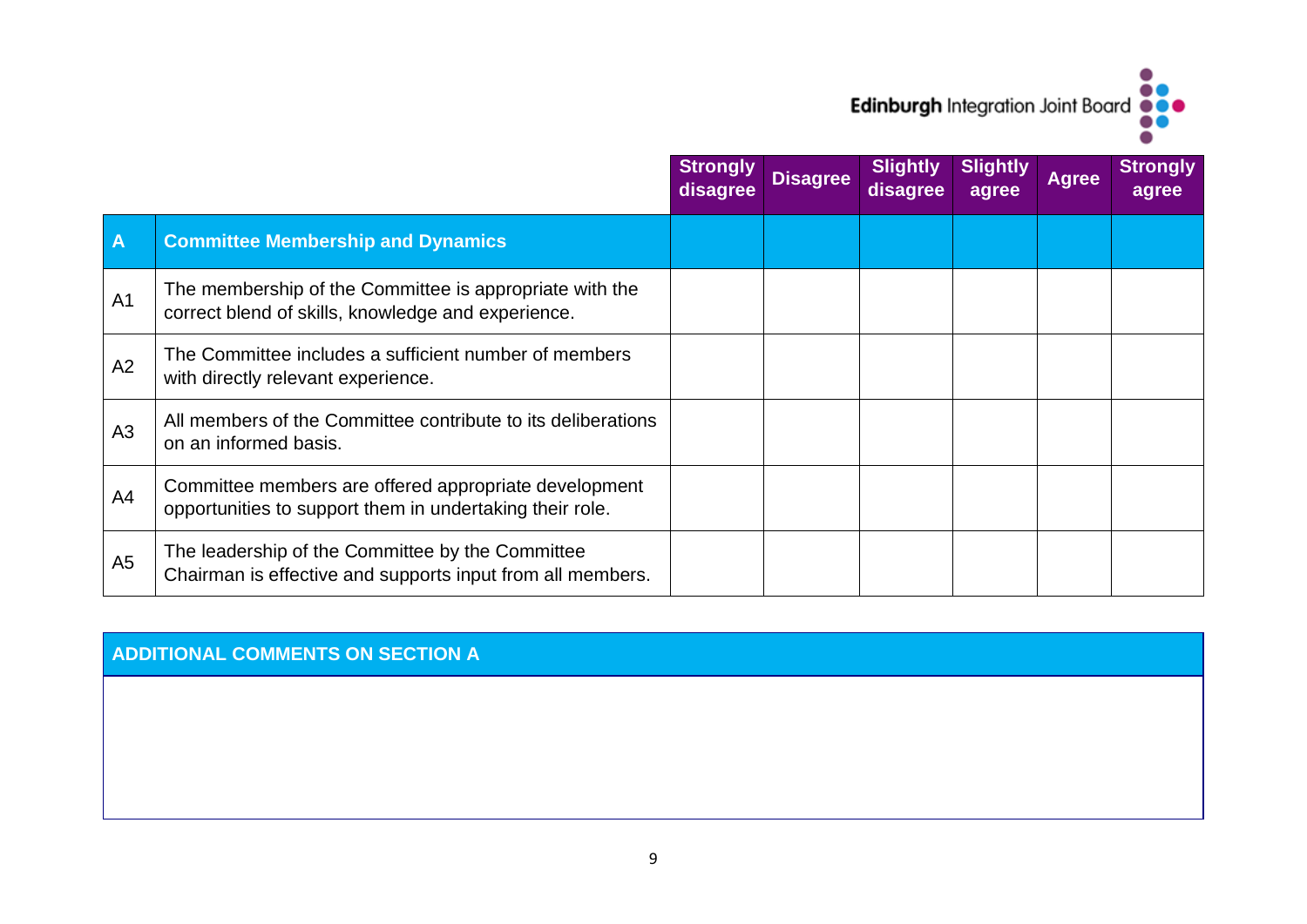# $\bullet$ Edinburgh Integration Joint Board

|                |                                                                                                                                                                         | <b>Strongly</b><br>disagree | <b>Disagree</b> | <b>Slightly</b><br>disagree | <b>Slightly</b><br>agree | <b>Agree</b> | <b>Strongly</b><br>agree |
|----------------|-------------------------------------------------------------------------------------------------------------------------------------------------------------------------|-----------------------------|-----------------|-----------------------------|--------------------------|--------------|--------------------------|
| B              | <b>Committee Meetings, Support and Information</b>                                                                                                                      |                             |                 |                             |                          |              |                          |
| <b>B1</b>      | The number of committee meetings in each year, and the<br>scheduling of those meetings, is appropriate.                                                                 |                             |                 |                             |                          |              |                          |
| <b>B2</b>      | The length of committee meetings is appropriate to allow<br>the committee to discharge its role.                                                                        |                             |                 |                             |                          |              |                          |
| B <sub>3</sub> | Papers presented to the committee are of a high standard<br>and ensure that members have access to appropriate<br>information.                                          |                             |                 |                             |                          |              |                          |
| B <sub>4</sub> | The committee receives adequate information in relation<br>to national policy/direction/technical developments to<br>enable it to fulfil its role and responsibilities. |                             |                 |                             |                          |              |                          |
| <b>B5</b>      | The committee agenda is well managed and ensures that<br>all topics within the remit are considered.                                                                    |                             |                 |                             |                          |              |                          |
| <b>B6</b>      | The support provided to the committee by executives and<br>senior management is appropriate.                                                                            |                             |                 |                             |                          |              |                          |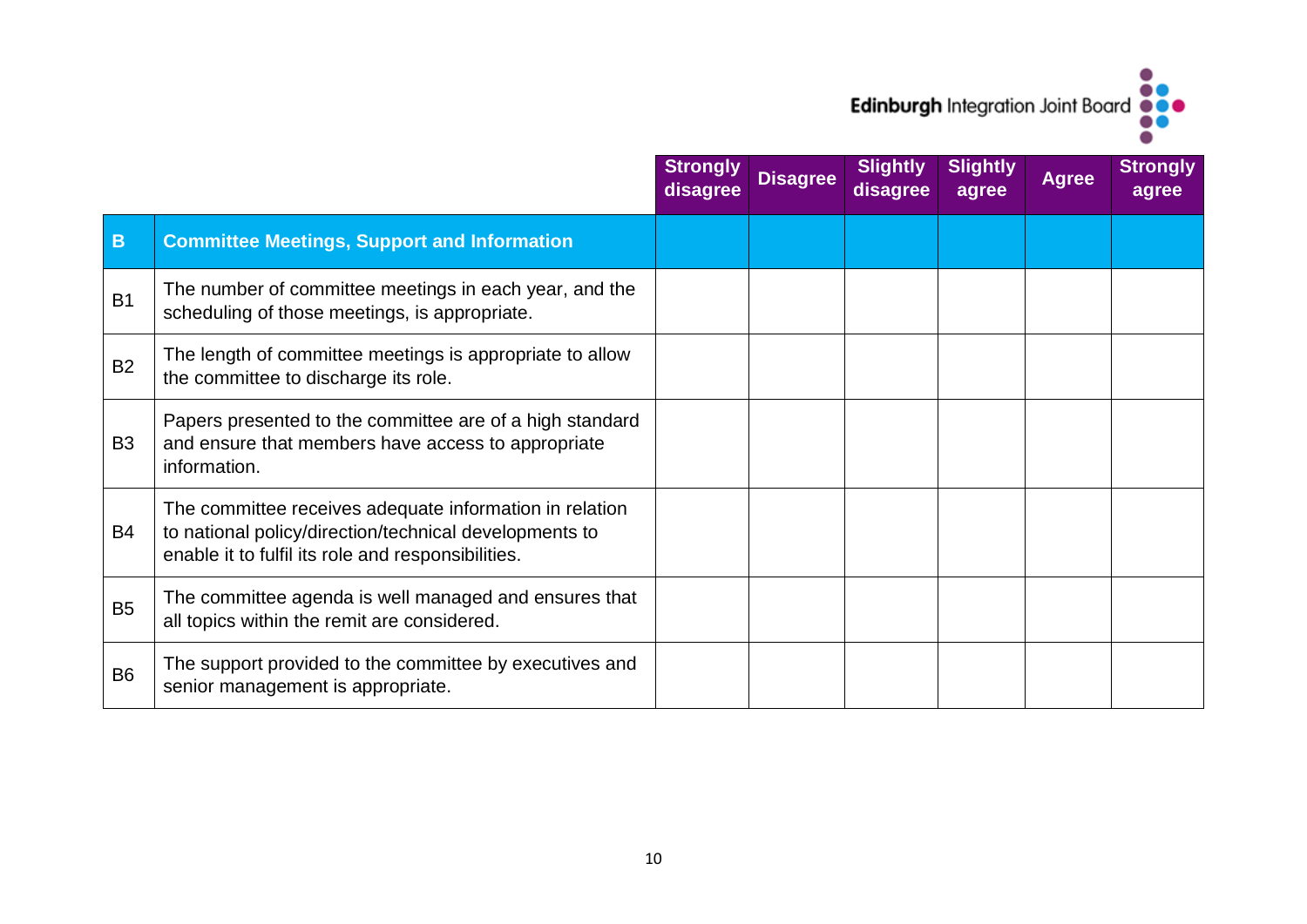

**ADDITIONAL COMMENTS ON SECTION B**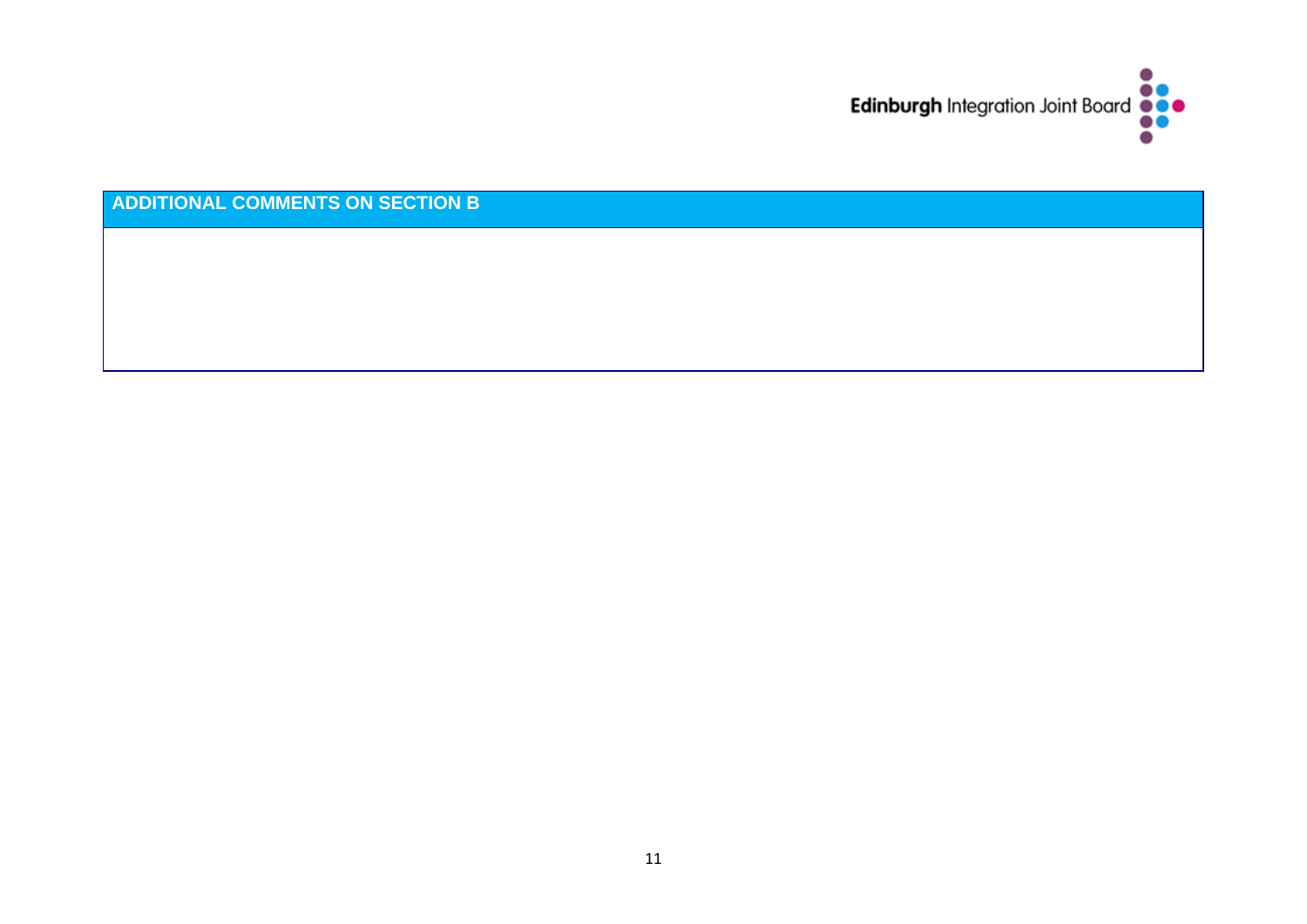

|                |                                                                                                                                                                | <b>Strongly</b><br>disagree | <b>Disagree</b> | <b>Slightly</b><br>disagree | <b>Slightly</b><br>agree | <b>Agree</b> | <b>Strongly</b><br>agree |
|----------------|----------------------------------------------------------------------------------------------------------------------------------------------------------------|-----------------------------|-----------------|-----------------------------|--------------------------|--------------|--------------------------|
| $\mathbf{C}$   | The Role and Work of the Committee                                                                                                                             |                             |                 |                             |                          |              |                          |
| C <sub>1</sub> | The Committee has a clear understanding of its role and<br>authority as set out in its terms of reference.                                                     |                             |                 |                             |                          |              |                          |
| C <sub>2</sub> | In discharging its role, the focus of the Committee is at the<br>correct level.                                                                                |                             |                 |                             |                          |              |                          |
| C <sub>3</sub> | The Committee has visibility of the mechanisms that are in<br>place to monitor all aspects of its remit.                                                       |                             |                 |                             |                          |              |                          |
| C <sub>4</sub> | The work of the Committee enables it to assure the Board<br>that the Board's policies and procedures (relevant to the<br>Committee's remit) are robust.        |                             |                 |                             |                          |              |                          |
| C <sub>5</sub> | The Committee undertakes appropriate oversight of the<br>implementation of any relevant NHS Scotland strategies/<br>policy directions/ instructions.           |                             |                 |                             |                          |              |                          |
| C <sub>6</sub> | The Committee links well with other Board committees<br>and the Board itself, and opportunities are taken to share<br>information, learning and good practice. |                             |                 |                             |                          |              |                          |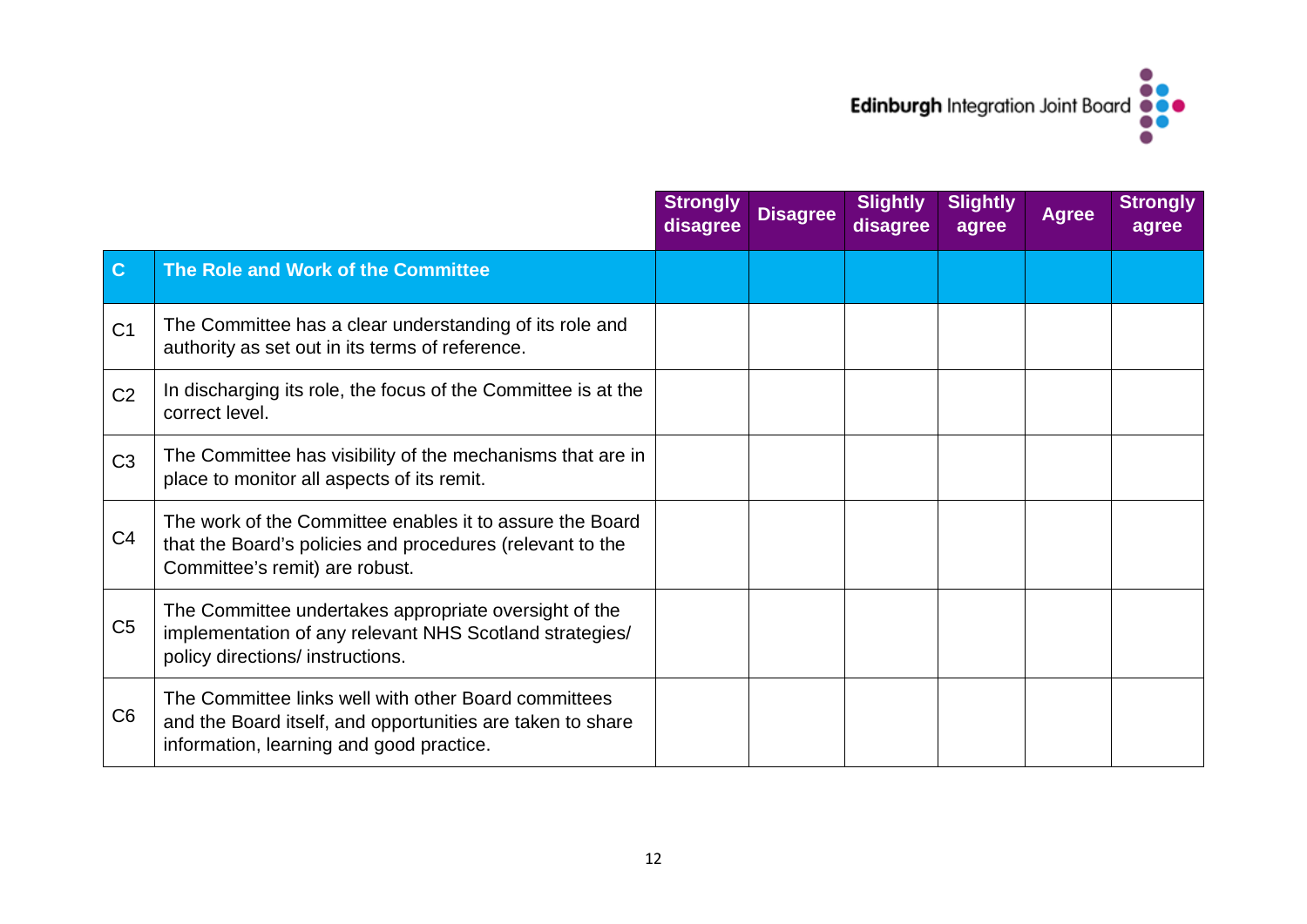

**ADDITIONAL COMMENTS ON SECTION C**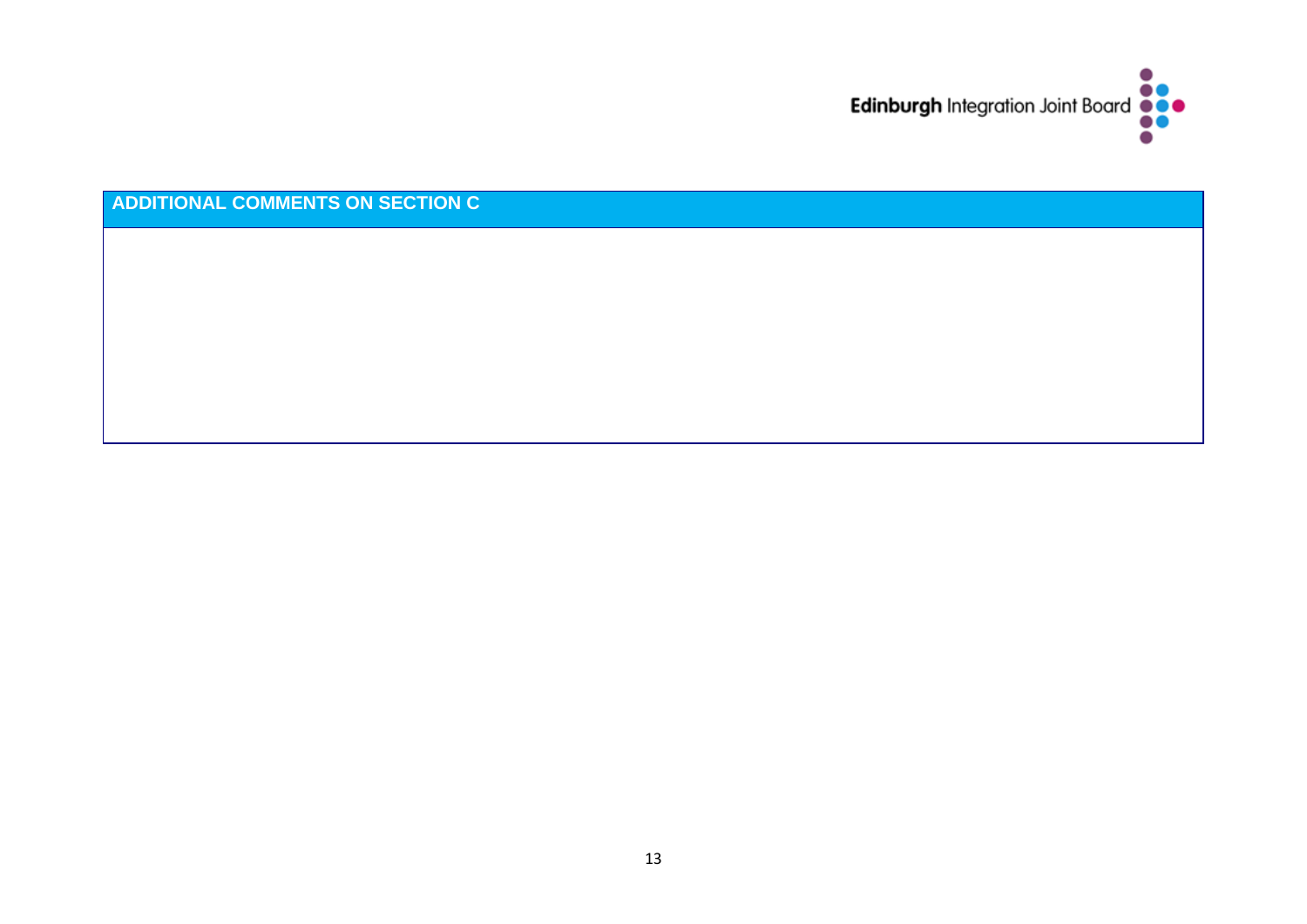

#### **DRAFT COMMITTEE ANNUAL REPORT – 2020/21**

| <b>Committee objectives</b>  |  |
|------------------------------|--|
| Work undertaken this<br>year |  |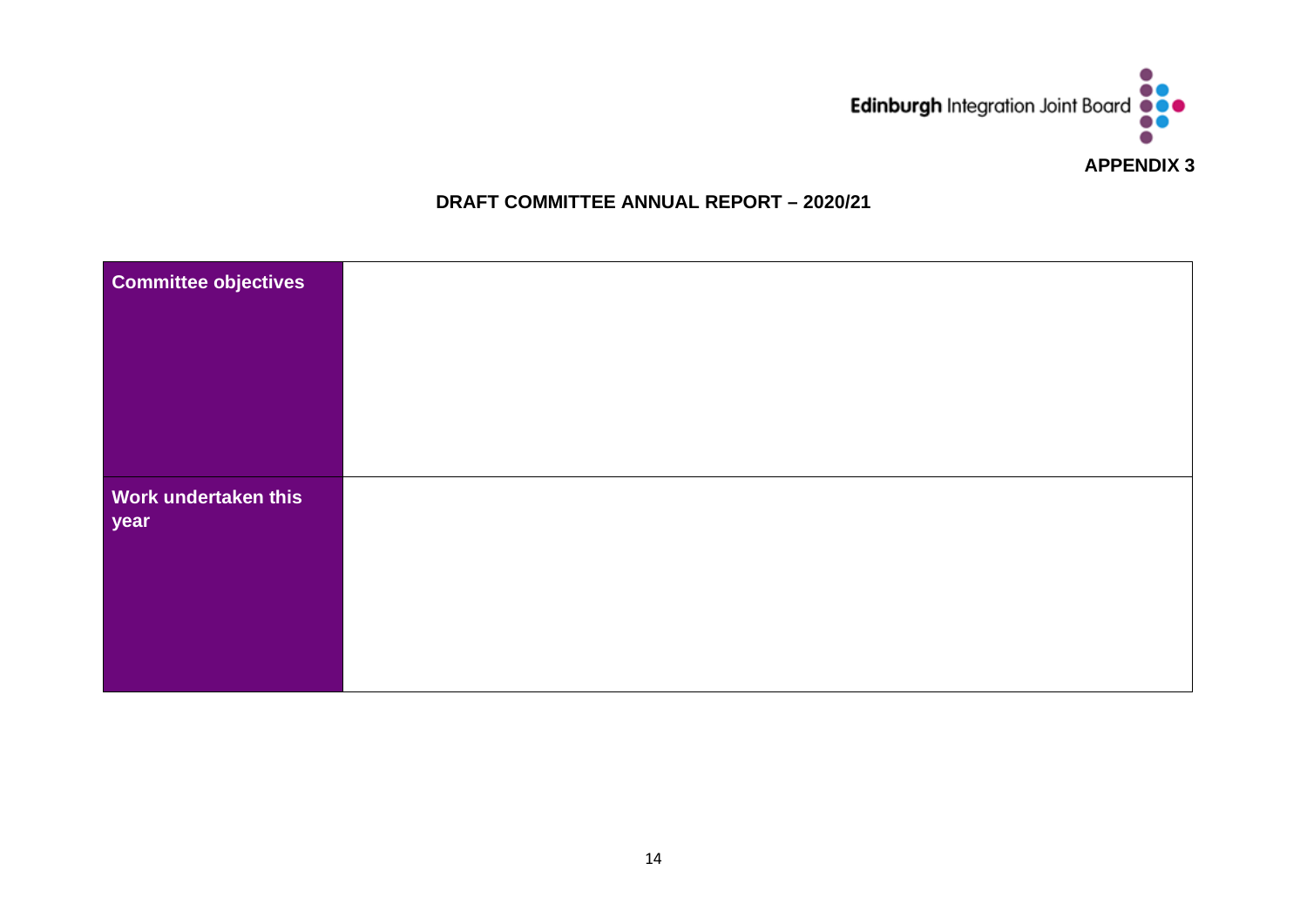

| <b>Outputs</b>                                                                                                                          |  |
|-----------------------------------------------------------------------------------------------------------------------------------------|--|
| Is there anything which<br>prevents the committee<br>L<br>from being as effective<br>as they would like to be?<br>If so, please expand. |  |
| Are there any issues of<br>concern you would wish<br>$\mathsf I$<br>raised at the Board? If<br>so, please expand.                       |  |